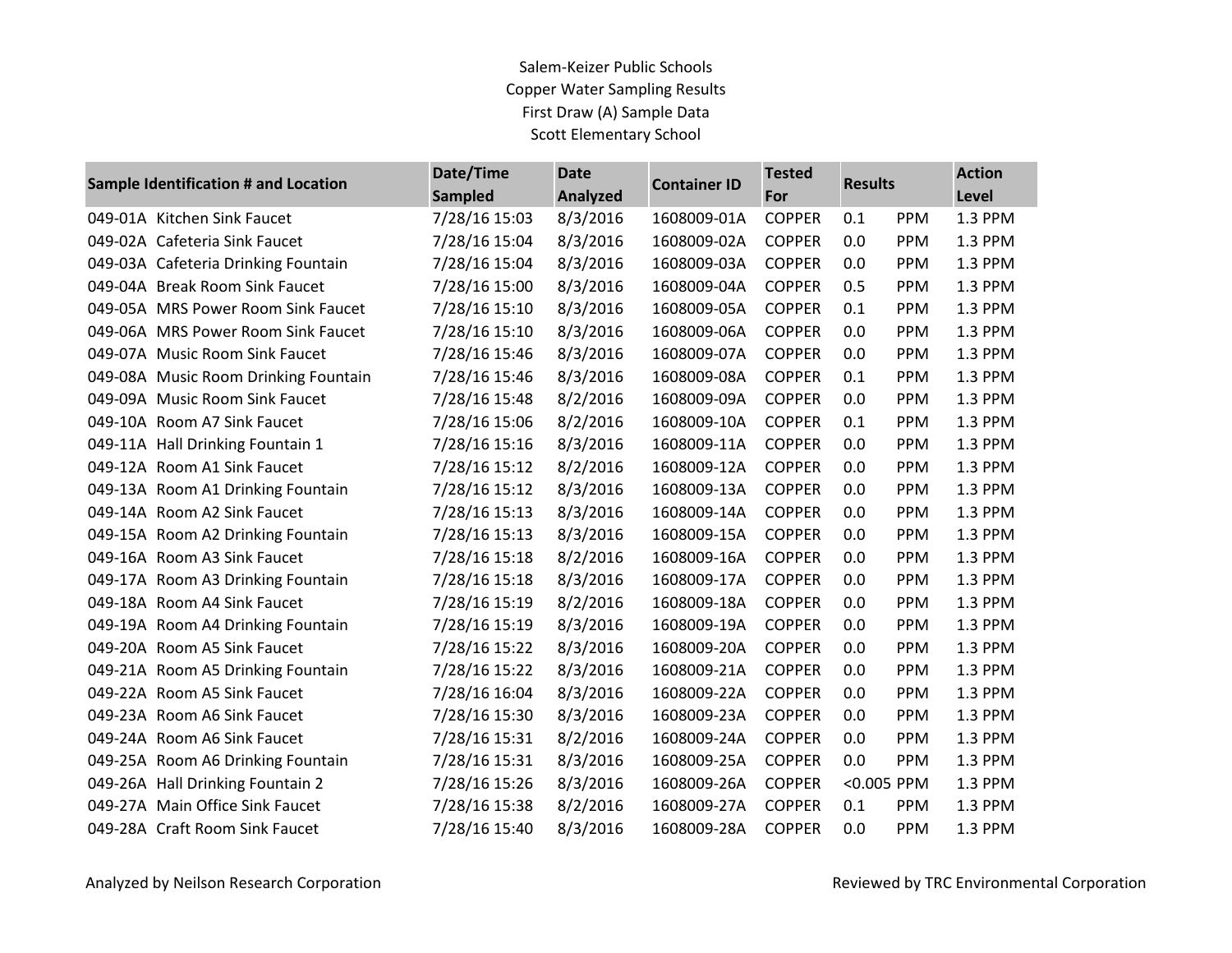| 049-29A Media Room Drinking Fountain | 7/28/16 15:42 | 8/3/2016 | 1608009-29A | <b>COPPER</b> | 0.0 | <b>PPM</b> | 1.3 PPM |
|--------------------------------------|---------------|----------|-------------|---------------|-----|------------|---------|
| 049-30A Hall Drinking Fountain 3     | 7/28/16 15:20 | 8/3/2016 | 1608009-30A | <b>COPPER</b> | 0.0 | PPM        | 1.3 PPM |
| 049-31A Room B1 Sink Faucet          | 7/28/16 15:22 | 8/2/2016 | 1608009-31A | <b>COPPER</b> | 0.0 | PPM        | 1.3 PPM |
| 049-32A Room B1 Drinking Fountain    | 7/28/16 15:22 | 8/3/2016 | 1608009-32A | <b>COPPER</b> | 0.0 | PPM        | 1.3 PPM |
| 049-33A Room B2 Sink Faucet          | 7/28/16 15:24 | 8/2/2016 | 1608009-33A | <b>COPPER</b> | 0.1 | PPM        | 1.3 PPM |
| 049-34A Room B2 Drinking Fountain    | 7/28/16 15:24 | 8/3/2016 | 1608009-34A | <b>COPPER</b> | 0.0 | PPM        | 1.3 PPM |
| 049-35A Room B3 Sink Faucet          | 7/28/16 15:28 | 8/3/2016 | 1608009-35A | <b>COPPER</b> | 0.0 | PPM        | 1.3 PPM |
| 049-36A Room B3 Drinking Fountain    | 7/28/16 15:28 | 8/3/2016 | 1608009-36A | <b>COPPER</b> | 0.0 | PPM        | 1.3 PPM |
| 049-37A Room B4 Sink Faucet          | 7/28/16 15:30 | 8/3/2016 | 1608009-37A | <b>COPPER</b> | 0.0 | PPM        | 1.3 PPM |
| 049-38A Room B4 Drinking Fountain    | 7/28/16 15:30 | 8/3/2016 | 1608009-38A | <b>COPPER</b> | 0.0 | PPM        | 1.3 PPM |
| 049-39A Room B5 Sink Faucet          | 7/28/16 15:48 | 8/3/2016 | 1608009-39A | <b>COPPER</b> | 0.0 | PPM        | 1.3 PPM |
| 049-40A Room B5 Drinking Fountain    | 7/28/16 15:48 | 8/3/2016 | 1608009-40A | <b>COPPER</b> | 0.0 | PPM        | 1.3 PPM |
| 049-41A Room B6 Sink Faucet          | 7/28/16 15:34 | 8/4/2016 | 1608009-41A | <b>COPPER</b> | 0.0 | PPM        | 1.3 PPM |
| 049-42A Room B6 Drinking Fountain    | 7/28/16 15:34 | 8/4/2016 | 1608009-42A | <b>COPPER</b> | 0.0 | PPM        | 1.3 PPM |
| 049-43A Hall Drinking Fountain 4     | 7/28/16 16:48 | 8/4/2016 | 1608009-43A | <b>COPPER</b> | 0.0 | PPM        | 1.3 PPM |
| 049-44A Room C1 Sink Faucet          | 7/28/16 15:38 | 8/4/2016 | 1608009-44A | <b>COPPER</b> | 0.0 | PPM        | 1.3 PPM |
| 049-45A Room C1 Drinking Fountain    | 7/28/16 15:38 | 8/4/2016 | 1608009-45A | <b>COPPER</b> | 0.0 | PPM        | 1.3 PPM |
| 049-46A Room C2 Sink Faucet          | 7/28/16 15:40 | 8/2/2016 | 1608009-46A | <b>COPPER</b> | 0.0 | PPM        | 1.3 PPM |
| 049-47A Room C2 Drinking Fountain    | 7/28/16 15:40 | 8/4/2016 | 1608009-47A | <b>COPPER</b> | 0.0 | PPM        | 1.3 PPM |
| 049-48A Room C3 Sink Faucet          | 7/28/16 15:44 | 8/4/2016 | 1608009-48A | <b>COPPER</b> | 0.0 | PPM        | 1.3 PPM |
| 049-49A Room C3 Drinking Fountain    | 7/28/16 15:44 | 8/4/2016 | 1608009-49A | <b>COPPER</b> | 0.0 | PPM        | 1.3 PPM |
| 049-50A Room C4 Sink Faucet          | 7/28/16 15:46 | 8/2/2016 | 1608009-50A | <b>COPPER</b> | 0.0 | PPM        | 1.3 PPM |
| 049-51A Room C4 Drinking Fountain    | 7/28/16 15:46 | 8/4/2016 | 1608009-51A | <b>COPPER</b> | 0.0 | <b>PPM</b> | 1.3 PPM |
| 049-52A Room C5 Sink Faucet          | 7/28/16 15:41 | 8/2/2016 | 1608009-52A | <b>COPPER</b> | 0.0 | PPM        | 1.3 PPM |
| 049-53A Room C5 Drinking Fountain    | 7/28/16 15:41 | 8/4/2016 | 1608009-53A | <b>COPPER</b> | 0.0 | PPM        | 1.3 PPM |
| 049-54A Room C6 Sink Faucet          | 7/28/16 15:46 | 8/4/2016 | 1608009-54A | <b>COPPER</b> | 0.0 | PPM        | 1.3 PPM |
| 049-55A Room C6 Drinking Fountain    | 7/28/16 15:46 | 8/4/2016 | 1608009-55A | <b>COPPER</b> | 0.0 | PPM        | 1.3 PPM |
| 049-56A Room N2 Drinking Fountain    | 7/28/16 16:22 | 8/5/2016 | 1608009-56A | <b>COPPER</b> | 1.0 | PPM        | 1.3 PPM |
| 049-57A Room N6 Sink Faucet          | 7/28/16 16:25 | 8/2/2016 | 1608009-57A | <b>COPPER</b> | 0.0 | PPM        | 1.3 PPM |
| 049-58A Room N6 Drinking Fountain    | 7/28/16 16:25 | 8/4/2016 | 1608009-58A | <b>COPPER</b> | 0.0 | <b>PPM</b> | 1.3 PPM |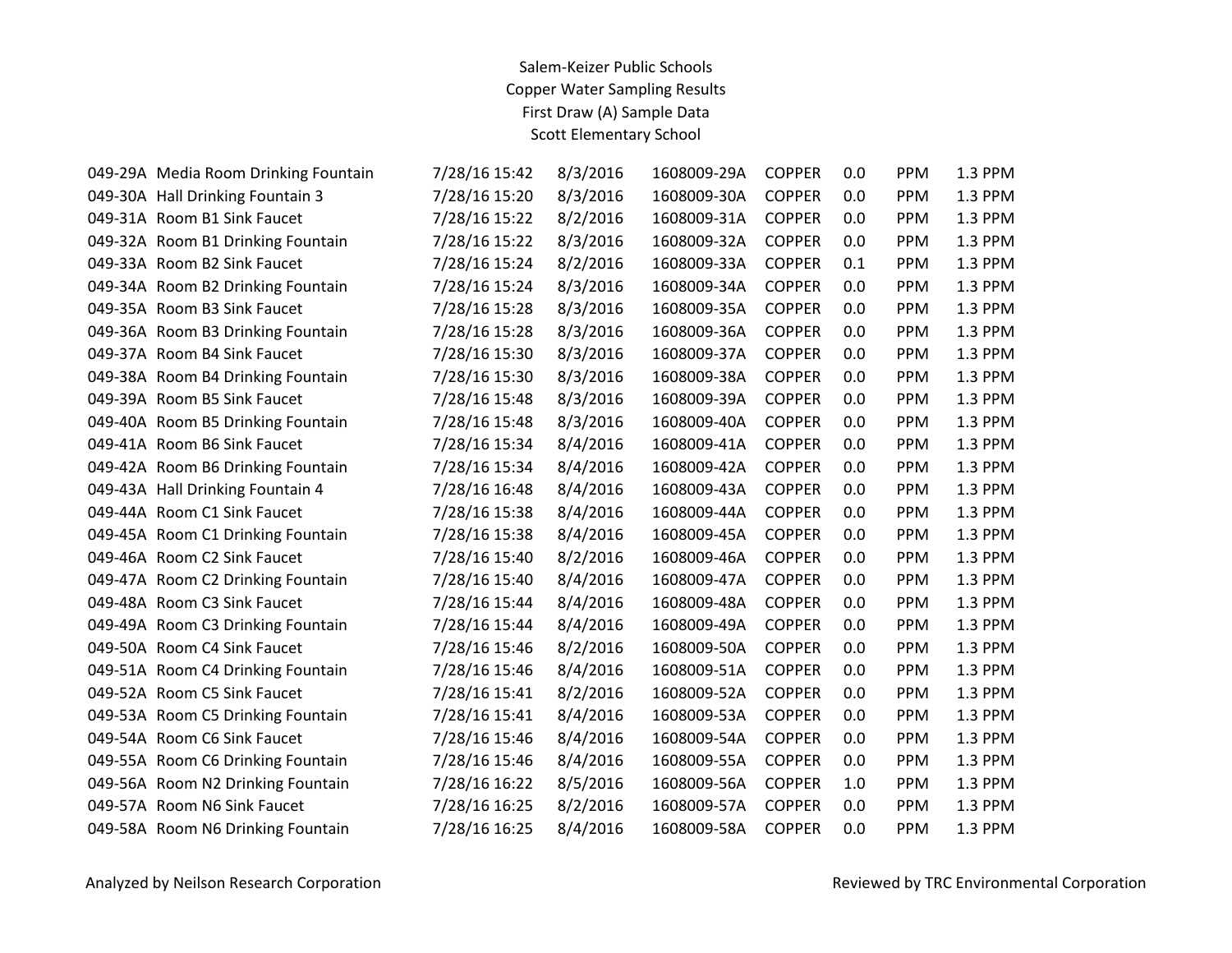| 049-59A Room N7 Sink Faucet       | 7/28/16 16:29 | 8/4/2016 | 1608009-59A | COPPER        | 0.0 | <b>PPM</b> | $1.3$ PPM |
|-----------------------------------|---------------|----------|-------------|---------------|-----|------------|-----------|
| 049-60A Room N7 Drinking Fountain | 7/28/16 16:29 | 8/4/2016 | 1608009-60A | <b>COPPER</b> | 0.0 | <b>PPM</b> | $1.3$ PPM |
| 049-61A Room N8 Sink Faucet       | 7/28/16 16:34 | 8/4/2016 | 1608009-61A | <b>COPPER</b> | 0.0 | <b>PPM</b> | $1.3$ PPM |
| 049-62A Room N8 Drinking Fountain | 7/28/16 16:34 | 8/4/2016 | 1608009-62A | <b>COPPER</b> | 0.0 | <b>PPM</b> | $1.3$ PPM |
| 049-63A Room N9 Sink Faucet       | 7/28/16 16:36 | 8/4/2016 | 1608009-63A | <b>COPPER</b> | 0.0 | <b>PPM</b> | $1.3$ PPM |
| 049-64A Room N9 Drinking Fountain | 7/28/16 16:36 | 8/4/2016 | 1608009-64A | <b>COPPER</b> | 0.0 | <b>PPM</b> | $1.3$ PPM |

EPA Action Level for Copper in Schools is 1.3 PPM

SKPS Action Level for Copper is 1.3 PPM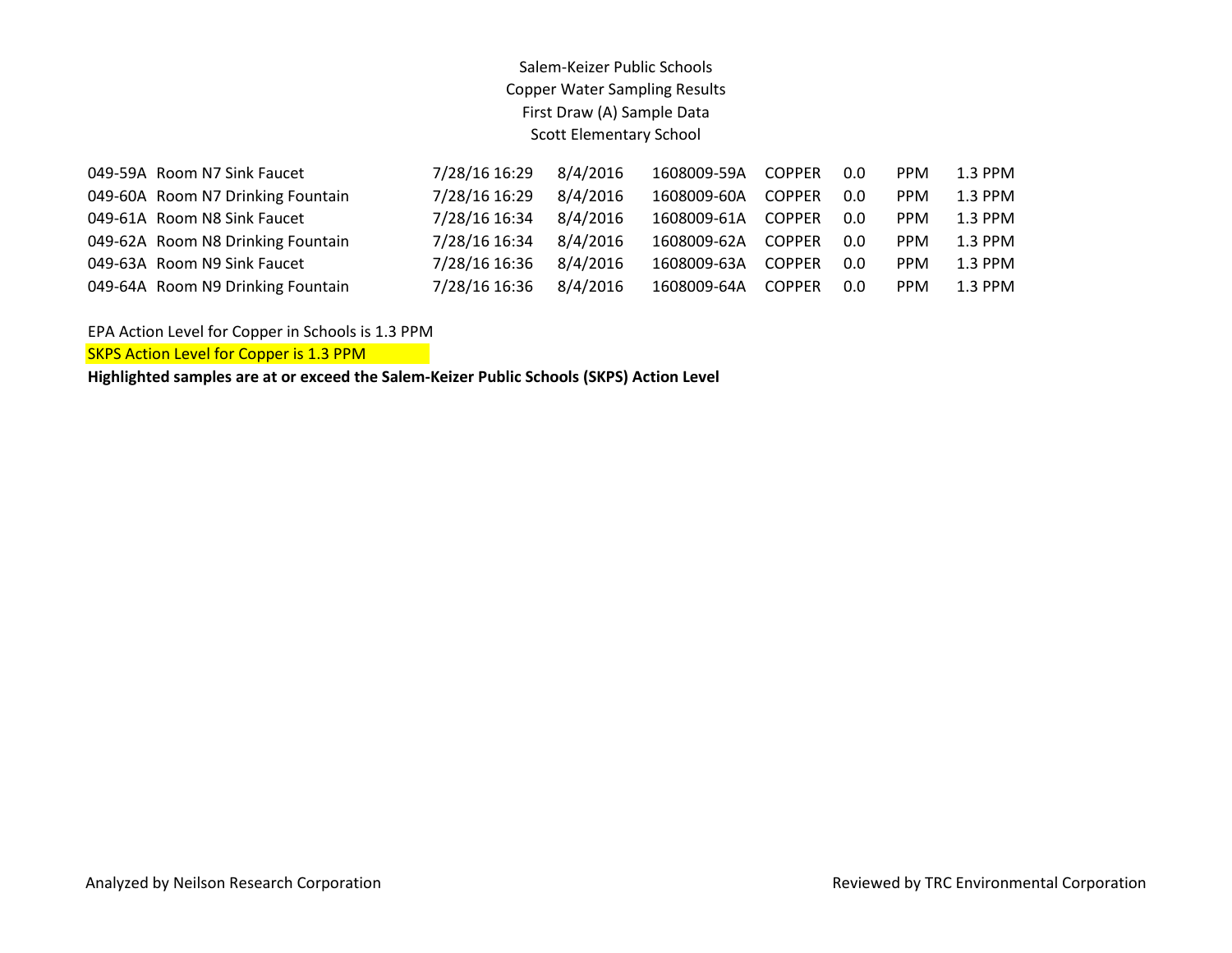| <b>Sample Identification # and Location</b> | Date/Time                            | <b>Date</b>   | <b>Container ID</b> | <b>Tested</b> | <b>Results</b> |               | <b>Action</b> |           |
|---------------------------------------------|--------------------------------------|---------------|---------------------|---------------|----------------|---------------|---------------|-----------|
|                                             |                                      | Sampled       | Analyzed            |               |                |               | For           | Level     |
| 049-01B                                     | Kitchen Sink Faucet                  | 7/28/16 15:04 | 8/24/2016           | 1608010-01A   | <b>COPPER</b>  | 0.0           | <b>PPM</b>    | 1.3 PPM   |
|                                             | 049-04B Break Room Sink Faucet       | 7/28/16 15:01 | 8/24/2016           | 1608010-04A   | <b>COPPER</b>  | 0.1           | <b>PPM</b>    | 1.3 PPM   |
|                                             | 049-05B MRS Power Room Sink Faucet   | 7/28/16 15:11 | 8/24/2016           | 1608010-05A   | <b>COPPER</b>  | 0.0           | <b>PPM</b>    | 1.3 PPM   |
|                                             | 049-10B Room A7 Sink Faucet          | 7/28/16 15:07 | 8/24/2016           | 1608010-10A   | <b>COPPER</b>  | 0.0           | <b>PPM</b>    | 1.3 PPM   |
|                                             | 049-29B Media Room Drinking Fountain | 7/28/16 15:43 | 8/24/2016           | 1608010-29A   | <b>COPPER</b>  | $< 0.005$ PPM |               | $1.3$ PPM |
|                                             | 049-30B Hall Drinking Fountain 3     | 7/28/16 15:21 | 8/24/2016           | 1608010-30A   | <b>COPPER</b>  | 0.0           | <b>PPM</b>    | 1.3 PPM   |
|                                             | 049-43B Hall Drinking Fountain 4     | 7/28/16 16:49 | 8/24/2016           | 1608010-43A   | <b>COPPER</b>  | 0.0           | <b>PPM</b>    | $1.3$ PPM |

EPA Action Level for Copper in Schools is 1.3 PPM

SKPS Action Level for Copper is 1.3 PPM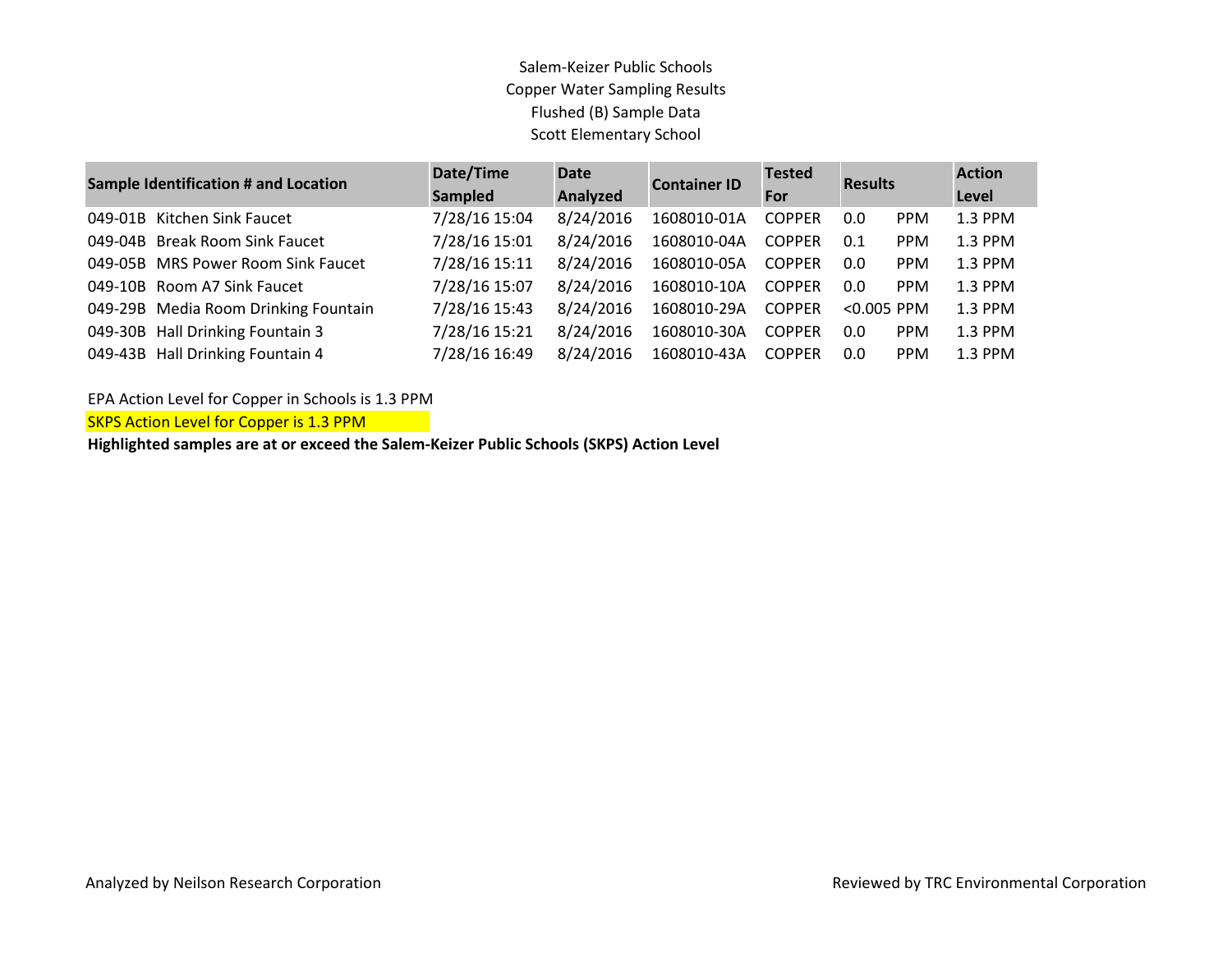| Sample Identification # and Location | Date/Time<br><b>Sampled</b> | Date<br><b>Analyzed</b> | <b>Container</b><br><b>ID</b> | <b>Tested</b><br>For | <b>Results</b> | <b>Action</b><br>Level |
|--------------------------------------|-----------------------------|-------------------------|-------------------------------|----------------------|----------------|------------------------|
| 049-43D Hall Drinking Fountain 4     | 11/18/2016 5:47 2/1/2017    |                         | 4392                          | <b>COPPER</b>        | $0.0\degree$   | PPM 1.3 PPM            |

EPA Action Level for Copper in Schools is 1.3 PPM

SKPS Action Level for Copper is 1.3 PPM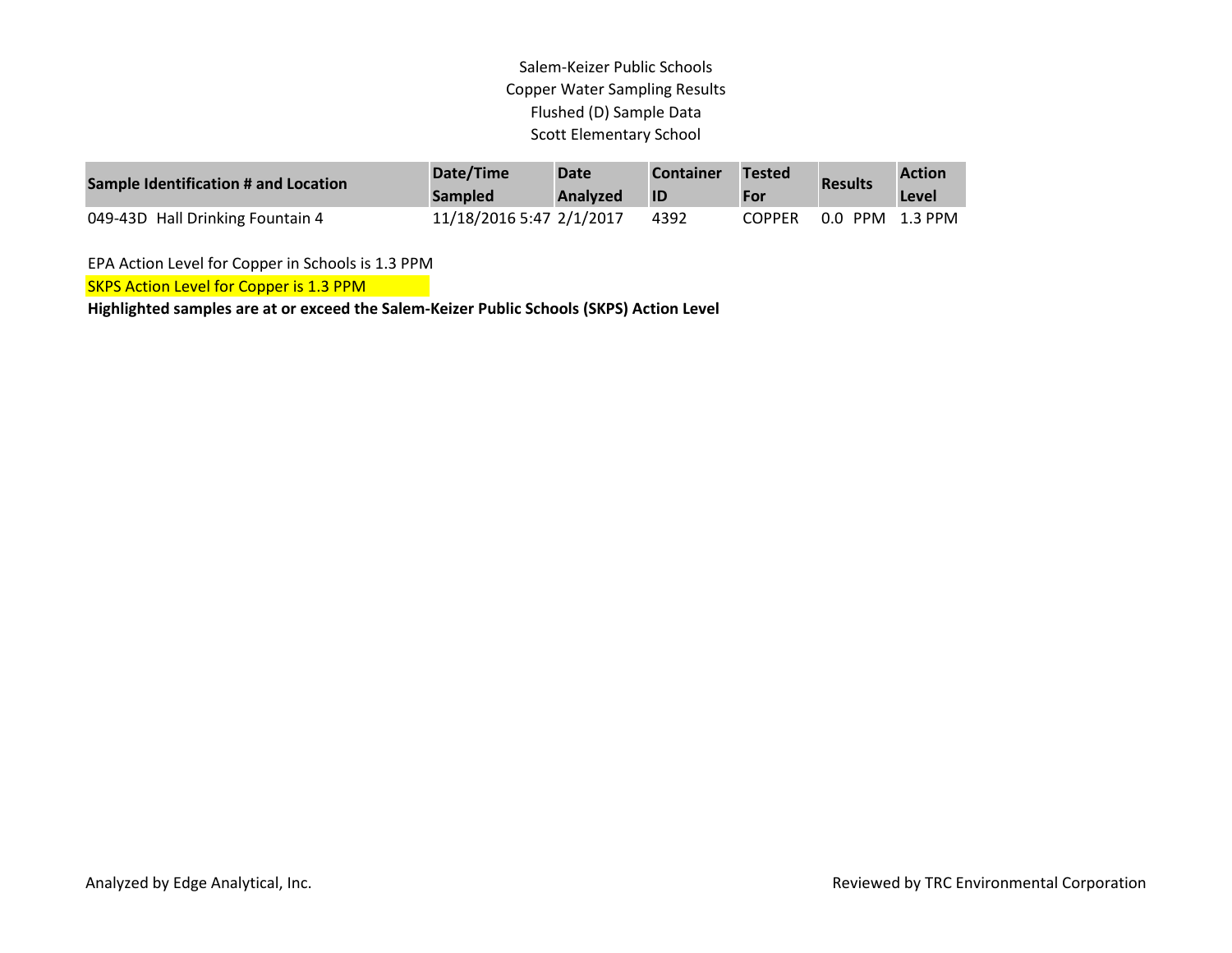| Sample Identification # and Location | Date/Time<br><b>Sampled</b>      | <b>Date</b><br>Analyzed | <b>Container ID</b> | <b>Tested</b><br>For | <b>Results</b>  | <b>Action</b><br>Level |
|--------------------------------------|----------------------------------|-------------------------|---------------------|----------------------|-----------------|------------------------|
| 049-01C Kitchen Sink Faucet          | 11/18/2016 5:31 11/22/2016 70415 |                         |                     | <b>COPPER</b>        | 0.0 PPM 1.3 PPM |                        |
| 049-04C Break Room Sink Faucet       | 11/18/2016 5:34 11/22/2016 70416 |                         |                     | <b>COPPER</b>        | 0.1 PPM 1.3 PPM |                        |
| 049-05C MRS Power Room Sink Faucet   | 11/18/2016 5:37 11/22/2016 70417 |                         |                     | <b>COPPER</b>        | 0.0 PPM 1.3 PPM |                        |
| 049-10C Room A7 Sink Faucet          | 11/18/2016 5:39 11/22/2016 70418 |                         |                     | <b>COPPER</b>        | 0.1 PPM 1.3 PPM |                        |
| 049-29C Media Room Drinking Fountain | 11/18/2016 5:42 11/22/2016 70419 |                         |                     | <b>COPPER</b>        | 0.0 PPM 1.3 PPM |                        |
| 049-30C Hall Drinking Fountain 3     | 11/18/2016 5:44 11/22/2016 70420 |                         |                     | <b>COPPER</b>        | 0.0 PPM 1.3 PPM |                        |
| 049-43C Hall Drinking Fountain 4     | 11/18/2016 5:46 11/22/2016 70421 |                         |                     | <b>COPPER</b>        | $0.0$ PPM       | $1.3$ PPM              |

EPA Action Level for Copper in Schools is 1.3 PPM

SKPS Action Level for Copper is 1.3 PPM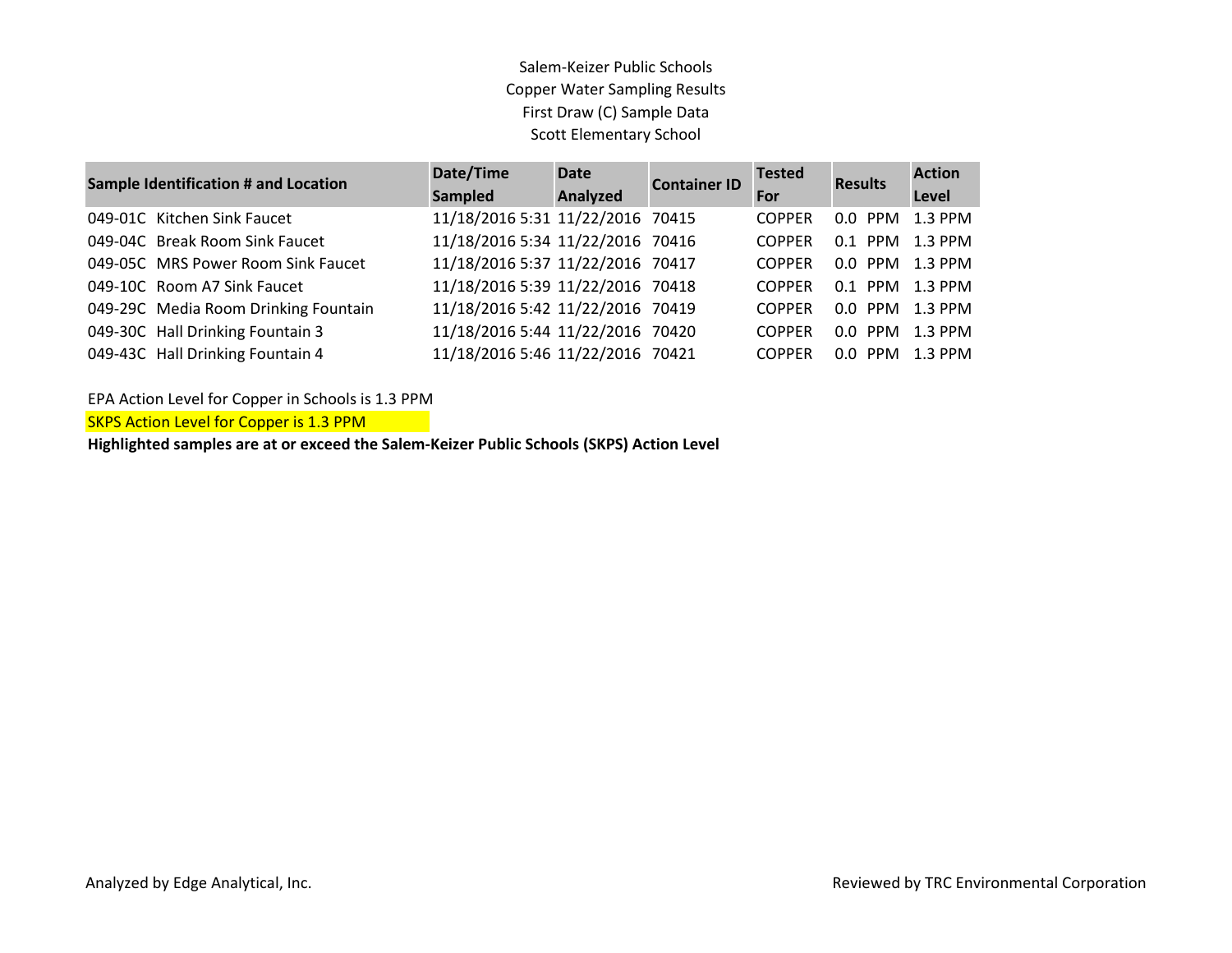| Sample Identification # and Location | Date/Time<br><b>Sampled</b> | <b>Date</b><br>Analyzed | <b>Container ID</b> | <b>Tested</b> | <b>Results</b>  | <b>Action</b><br>Level |
|--------------------------------------|-----------------------------|-------------------------|---------------------|---------------|-----------------|------------------------|
| 049-43E Hall Drinking Fountain 4     | 4/6/2017 8:13               | 4/11/2017               | 18162               | <b>COPPER</b> | 0.0 PPM 1.3 PPM |                        |

EPA Action Level for Copper in Schools is 1.3 PPM

SKPS Action Level for Copper is 1.3 PPM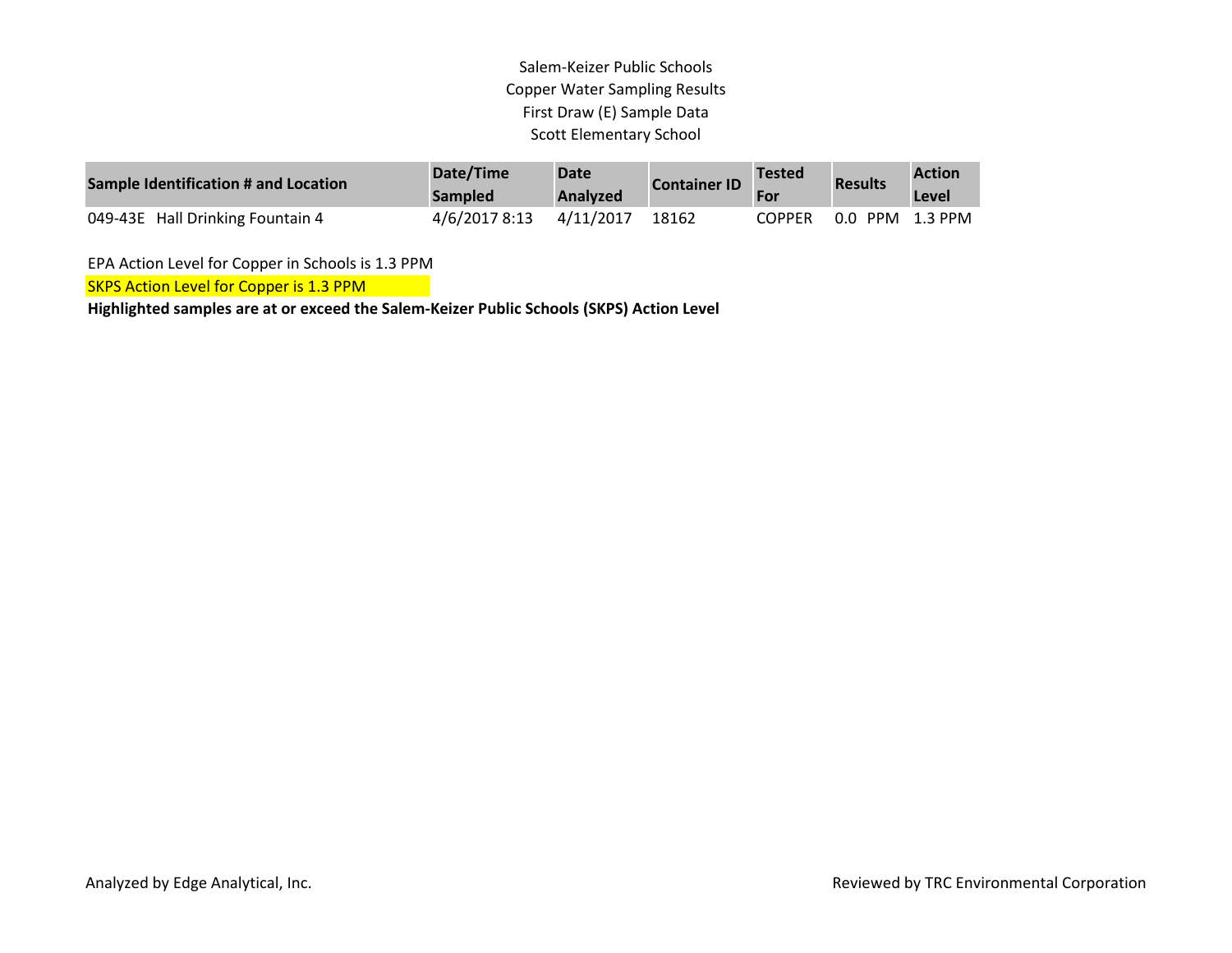| <b>Sample Identification # and Location</b> | Date/Time<br><b>Sampled</b> | <b>Date</b><br><b>Analyzed</b> | <b>Container ID</b> | <b>Tested</b><br>For | <b>Results</b>    | <b>Action</b><br>Level |
|---------------------------------------------|-----------------------------|--------------------------------|---------------------|----------------------|-------------------|------------------------|
| 049-01-2A Kitchen Sink Faucet               | 9/1/176:07                  | 9/5/2017                       | 50746               | <b>COPPER</b>        | 3.5<br><b>PPM</b> | <b>1.3 PPM</b>         |
| 049-02-2A Cafeteria Sink Faucet             | 9/1/176:09                  | 9/5/2017                       | 50747               | <b>COPPER</b>        | 0.2 PPM           | 1.3 PPM                |
| 049-03-2A Cafeteria Drinking Fountain       | 9/1/176:10                  | 9/5/2017                       | 50748               | <b>COPPER</b>        | 0.4 PPM           | 1.3 PPM                |
| 049-04-2A Break Room Sink Faucet            | 9/1/176:12                  | 9/5/2017                       | 50749               | <b>COPPER</b>        | PPM<br>0.8        | 1.3 PPM                |
| 049-05-2A MRS Power Room Sink Faucet        | 9/1/176:15                  | 9/5/2017                       | 50750               | <b>COPPER</b>        | <b>PPM</b><br>0.2 | 1.3 PPM                |
| 049-06-2A MRS Power Room Sink Faucet        | 9/1/176:15                  | 9/5/2017                       | 50751               | <b>COPPER</b>        | PPM<br>0.7        | 1.3 PPM                |
| 049-07-2A Music Room Sink Faucet            | 9/1/176:18                  | 9/5/2017                       | 50752               | <b>COPPER</b>        | PPM<br>0.9        | 1.3 PPM                |
| 049-09-2A Music Room Sink Faucet            | 9/1/176:18                  | 9/5/2017                       | 50753               | <b>COPPER</b>        | <b>PPM</b><br>0.3 | 1.3 PPM                |
| 049-10-2A Room A7 Sink Faucet               | 9/1/176:20                  | 9/5/2017                       | 50754               | <b>COPPER</b>        | 0.6<br><b>PPM</b> | 1.3 PPM                |
| 049-11-2A Hall Drinking Fountain 1          | 9/1/176:22                  | 9/5/2017                       | 50755               | <b>COPPER</b>        | PPM<br>0.2        | 1.3 PPM                |
| 049-12-2A Room A1 Sink Faucet               | 9/1/176:24                  | 9/5/2017                       | 50756               | <b>COPPER</b>        | PPM<br>0.2        | 1.3 PPM                |
| 049-13-2A Room A1 Drinking Fountain         | 9/1/176:25                  | 9/5/2017                       | 50757               | <b>COPPER</b>        | PPM<br>0.7        | 1.3 PPM                |
| 049-14-2A Room A2 Sink Faucet               | 9/1/176:27                  | 9/5/2017                       | 50758               | <b>COPPER</b>        | 0.2<br>PPM        | 1.3 PPM                |
| 049-15-2A Room A2 Drinking Fountain         | 9/1/176:28                  | 9/5/2017                       | 50759               | <b>COPPER</b>        | <b>PPM</b><br>0.7 | 1.3 PPM                |
| 049-16-2A Room A3 Sink Faucet               | 9/1/176:30                  | 9/5/2017                       | 50760               | <b>COPPER</b>        | 0.4 PPM           | 1.3 PPM                |
| 049-17-2A Room A3 Drinking Fountain         | 9/1/176:31                  | 9/5/2017                       | 50761               | <b>COPPER</b>        | <b>PPM</b><br>0.3 | 1.3 PPM                |
| 049-18-2A Room A4 Sink Faucet               | 9/1/176:33                  | 9/5/2017                       | 50762               | <b>COPPER</b>        | 0.5<br><b>PPM</b> | 1.3 PPM                |
| 049-19-2A Room A4 Drinking Fountain         | 9/1/176:34                  | 9/5/2017                       | 50763               | <b>COPPER</b>        | PPM<br>0.4        | 1.3 PPM                |
| 049-20-2A Room A5 Sink Faucet               | 9/1/176:36                  | 9/5/2017                       | 50764               | <b>COPPER</b>        | PPM<br>0.5        | 1.3 PPM                |
| 049-21-2A Room A5 Drinking Fountain         | 9/1/176:37                  | 9/5/2017                       | 50765               | <b>COPPER</b>        | PPM<br>0.4        | 1.3 PPM                |
| 049-22-2A Room A5 Sink Faucet               | 9/1/176:39                  | 9/5/2017                       | 50766               | <b>COPPER</b>        | PPM<br>0.1        | 1.3 PPM                |
| 049-23-2A Room A6 Sink Faucet               | 9/1/176:41                  | 9/5/2017                       | 50767               | <b>COPPER</b>        | <b>PPM</b><br>0.1 | 1.3 PPM                |
| 049-24-2A Room A6 Sink Faucet               | 9/1/176:41                  | 9/5/2017                       | 50768               | <b>COPPER</b>        | 0.3<br><b>PPM</b> | 1.3 PPM                |
| 049-25-2A Room A6 Drinking Fountain         | 9/1/176:42                  | 9/5/2017                       | 50769               | <b>COPPER</b>        | PPM<br>0.4        | 1.3 PPM                |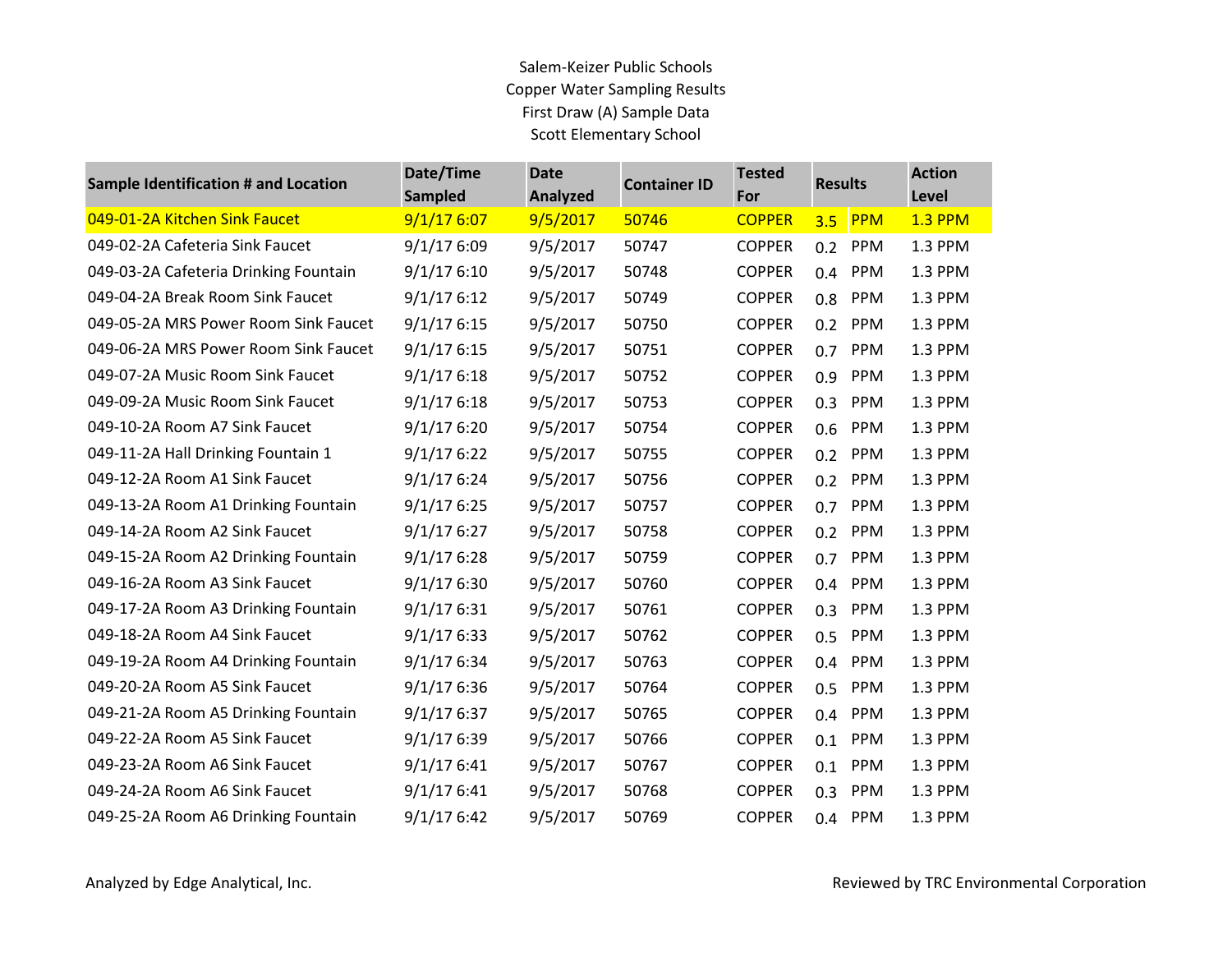| <b>Sample Identification # and Location</b> | Date/Time<br><b>Sampled</b> | <b>Date</b><br><b>Analyzed</b> | <b>Container ID</b> | <b>Tested</b><br>For | <b>Results</b>    | <b>1.3 PPM</b> |
|---------------------------------------------|-----------------------------|--------------------------------|---------------------|----------------------|-------------------|----------------|
| 049-26-2A Hall Drinking Fountain 2          | 9/1/176:44                  | 9/5/2017                       | 50770               | <b>COPPER</b>        | PPM<br>0.3        | 1.3 PPM        |
| 049-27-2A Main Office Sink Faucet           | 9/1/176:46                  | 9/5/2017                       | 50771               | <b>COPPER</b>        | PPM<br>0.1        | 1.3 PPM        |
| 049-28-2A Craft Room Sink Faucet            | 9/1/176:48                  | 9/5/2017                       | 50772               | <b>COPPER</b>        | PPM<br>0.3        | 1.3 PPM        |
| 049-29-2A Media Room Drinking Fountain      | 9/1/176:50                  | 9/5/2017                       | 50773               | <b>COPPER</b>        | PPM<br>0.1        | 1.3 PPM        |
| 049-30-2A Hall Drinking Fountain 3          | 9/1/176:52                  | 9/5/2017                       | 50774               | <b>COPPER</b>        | PPM<br>0.7        | 1.3 PPM        |
| 049-31-2A Room B1 Sink Faucet               | 9/1/176:54                  | 9/5/2017                       | 50775               | <b>COPPER</b>        | PPM<br>0.3        | 1.3 PPM        |
| 049-32-2A Room B1 Drinking Fountain         | 9/1/176:55                  | 9/5/2017                       | 50776               | <b>COPPER</b>        | PPM<br>0.4        | 1.3 PPM        |
| 049-33-2A Room B2 Sink Faucet               | 9/1/176:56                  | 9/5/2017                       | 50777               | <b>COPPER</b>        | PPM<br>0.3        | 1.3 PPM        |
| 049-34-2A Room B2 Drinking Fountain         | 9/1/176:57                  | 9/5/2017                       | 50778               | <b>COPPER</b>        | PPM<br>0.4        | 1.3 PPM        |
| 049-35-2A Room B3 Sink Faucet               | 9/1/176:59                  | 9/5/2017                       | 50779               | <b>COPPER</b>        | PPM<br>0.2        | 1.3 PPM        |
| 049-36-2A Room B3 Drinking Fountain         | 9/1/177:00                  | 9/5/2017                       | 50780               | <b>COPPER</b>        | 0.4<br>PPM        | 1.3 PPM        |
| 049-37-2A Room B4 Sink Faucet               | 9/1/177:02                  | 9/5/2017                       | 50781               | <b>COPPER</b>        | PPM<br>0.1        | 1.3 PPM        |
| 049-38-2A Room B4 Drinking Fountain         | 9/1/177:03                  | 9/5/2017                       | 50782               | <b>COPPER</b>        | PPM<br>0.4        | 1.3 PPM        |
| 049-39-2A Room B5 Sink Faucet               | 9/1/177:05                  | 9/5/2017                       | 50783               | <b>COPPER</b>        | PPM<br>0.1        | 1.3 PPM        |
| 049-40-2A Room B5 Drinking Fountain         | 9/1/177:06                  | 9/5/2017                       | 50784               | <b>COPPER</b>        | <b>PPM</b><br>1.0 | 1.3 PPM        |
| 049-41-2A Room B6 Sink Faucet               | 9/1/177:08                  | 9/5/2017                       | 50785               | <b>COPPER</b>        | PPM<br>0.3        | 1.3 PPM        |
| 049-42-2A Room B6 Drinking Fountain         | 9/1/177:08                  | 9/5/2017                       | 50786               | <b>COPPER</b>        | PPM<br>0.5        | 1.3 PPM        |
| 049-43-2A Hall Drinking Fountain 4          | 9/1/177:10                  | 9/5/2017                       | 50787               | <b>COPPER</b>        | PPM<br>0.2        | 1.3 PPM        |
| 049-44-2A Room C1 Sink Faucet               | 9/1/177:12                  | 9/5/2017                       | 50788               | <b>COPPER</b>        | 0.6<br>PPM        | 1.3 PPM        |
| 049-45-2A Room C1 Drinking Fountain         | 9/1/177:13                  | 9/5/2017                       | 50789               | <b>COPPER</b>        | PPM<br>0.5        | 1.3 PPM        |
| 049-46-2A Room C2 Sink Faucet               | 9/1/177:15                  | 9/5/2017                       | 50790               | <b>COPPER</b>        | PPM<br>0.1        | 1.3 PPM        |
| 049-47-2A Room C2 Drinking Fountain         | 9/1/177:16                  | 9/5/2017                       | 50791               | <b>COPPER</b>        | PPM<br>0.3        | 1.3 PPM        |
| 049-48-2A Room C3 Sink Faucet               | 9/1/177:18                  | 9/5/2017                       | 50792               | <b>COPPER</b>        | PPM<br>0.2        | 1.3 PPM        |
| 049-49-2A Room C3 Drinking Fountain         | 9/1/177:17                  | 9/5/2017                       | 50793               | <b>COPPER</b>        | PPM<br>0.3        | 1.3 PPM        |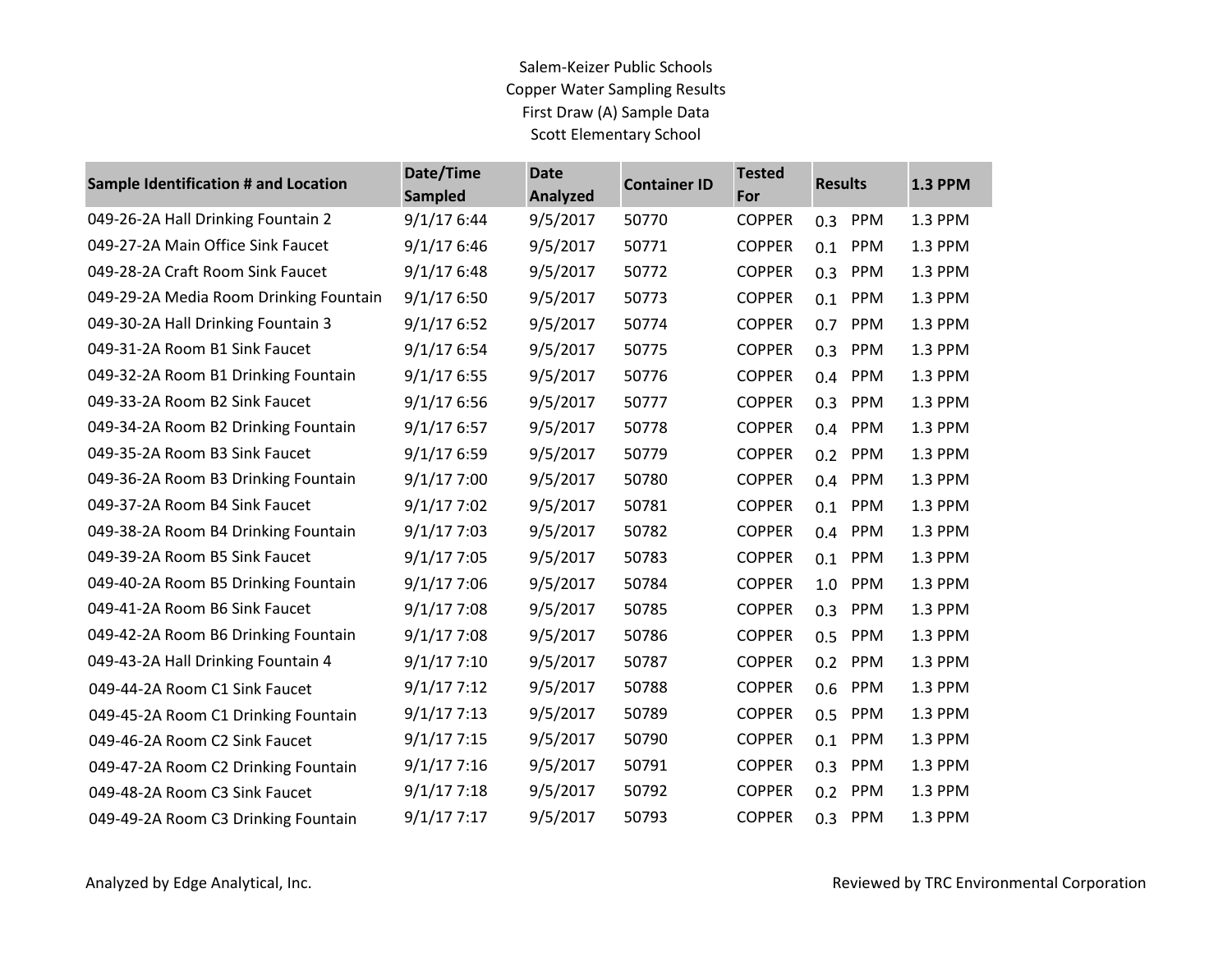| <b>Sample Identification # and Location</b> | Date/Time<br>Sampled | <b>Date</b><br>Analyzed | <b>Container ID</b> | <b>Tested</b><br>For | <b>Results</b>    | <b>1.3 PPM</b> |
|---------------------------------------------|----------------------|-------------------------|---------------------|----------------------|-------------------|----------------|
| 049-50-2A Room C4 Sink Faucet               | 9/1/177:21           | 9/5/2017                | 50794               | <b>COPPER</b>        | <b>PPM</b><br>0.3 | 1.3 PPM        |
| 049-51-2A Room C4 Drinking Fountain         | 9/1/177:22           | 9/5/2017                | 50795               | <b>COPPER</b>        | <b>PPM</b><br>0.4 | 1.3 PPM        |
| 049-52-2A Room C5 Sink Faucet               | 9/1/177:24           | 9/5/2017                | 50796               | <b>COPPER</b>        | <b>PPM</b><br>0.1 | 1.3 PPM        |
| 049-53-2A Room C5 Drinking Fountain         | 9/1/177:25           | 9/5/2017                | 50797               | <b>COPPER</b>        | <b>PPM</b><br>በ ን | 1.3 PPM        |
| 049-54-2A Room C6 Sink Faucet               | 9/1/177:27           | 9/5/2017                | 50798               | <b>COPPER</b>        | <b>PPM</b><br>0.2 | 1.3 PPM        |
| 049-55-2A Room C6 Drinking Fountain         | 9/1/177:28           | 9/5/2017                | 50799               | <b>COPPER</b>        | <b>PPM</b><br>በ ን | 1.3 PPM        |

EPA Action Level for Copper in Schools is 1.3 PPM

SKPS Action Level for Copper is 1.3 PPM